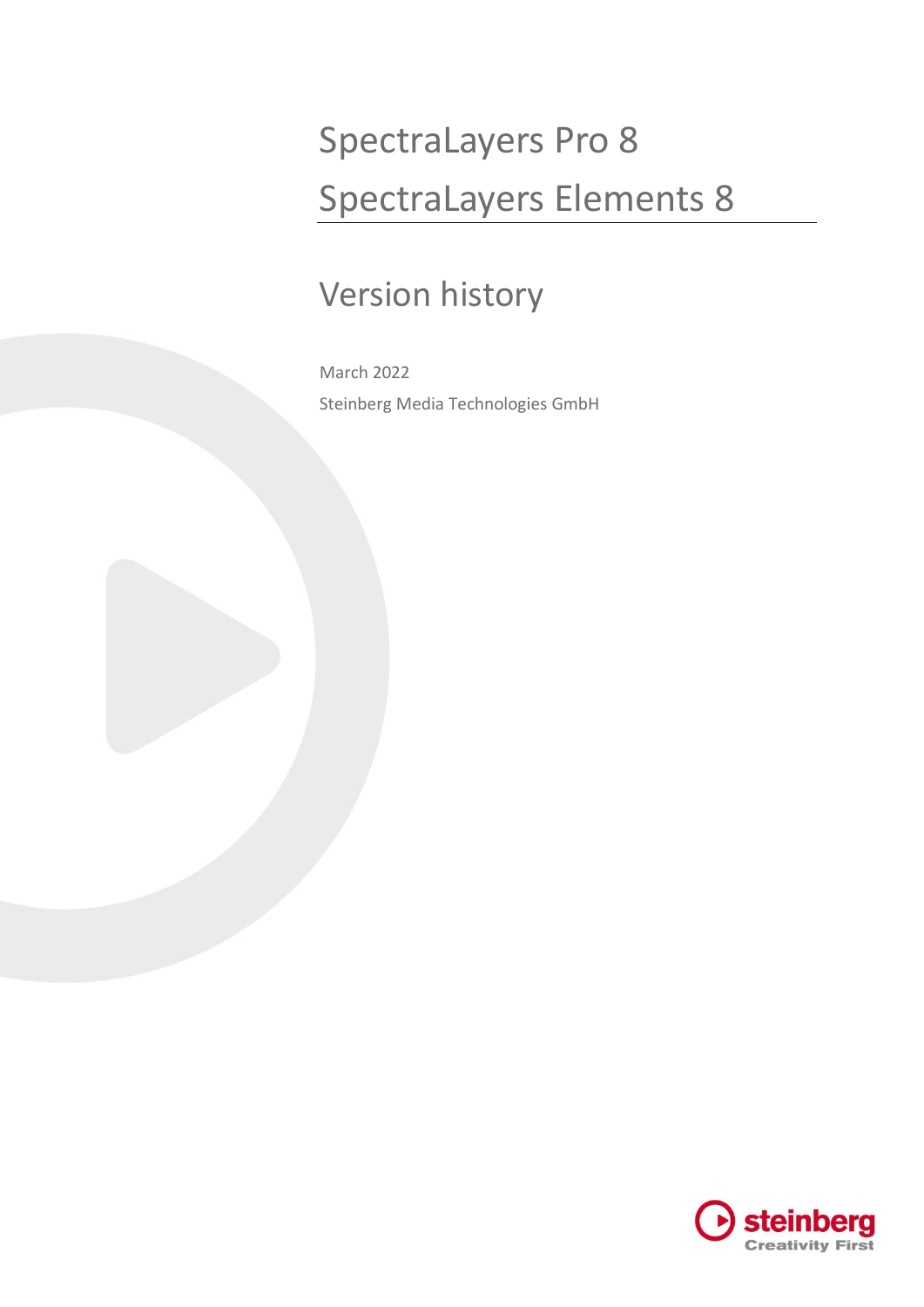

#### **March 2022**

This version contains the following improvements and issue resolutions.

## Issues resolved

**Issue**

SpectraLayers 8.0.20 now offers native Apple Silicon support.

An issue has been resolved where merging a layer into another layer with inverted phase would not work as expected.

Performing audio modifications when no layers are selected in ARA mode no longer renders the application unreliable.

An issue has been resolved where a blank dialog would appear behind the Noise and EQ registration progress bar when applied to long selections.